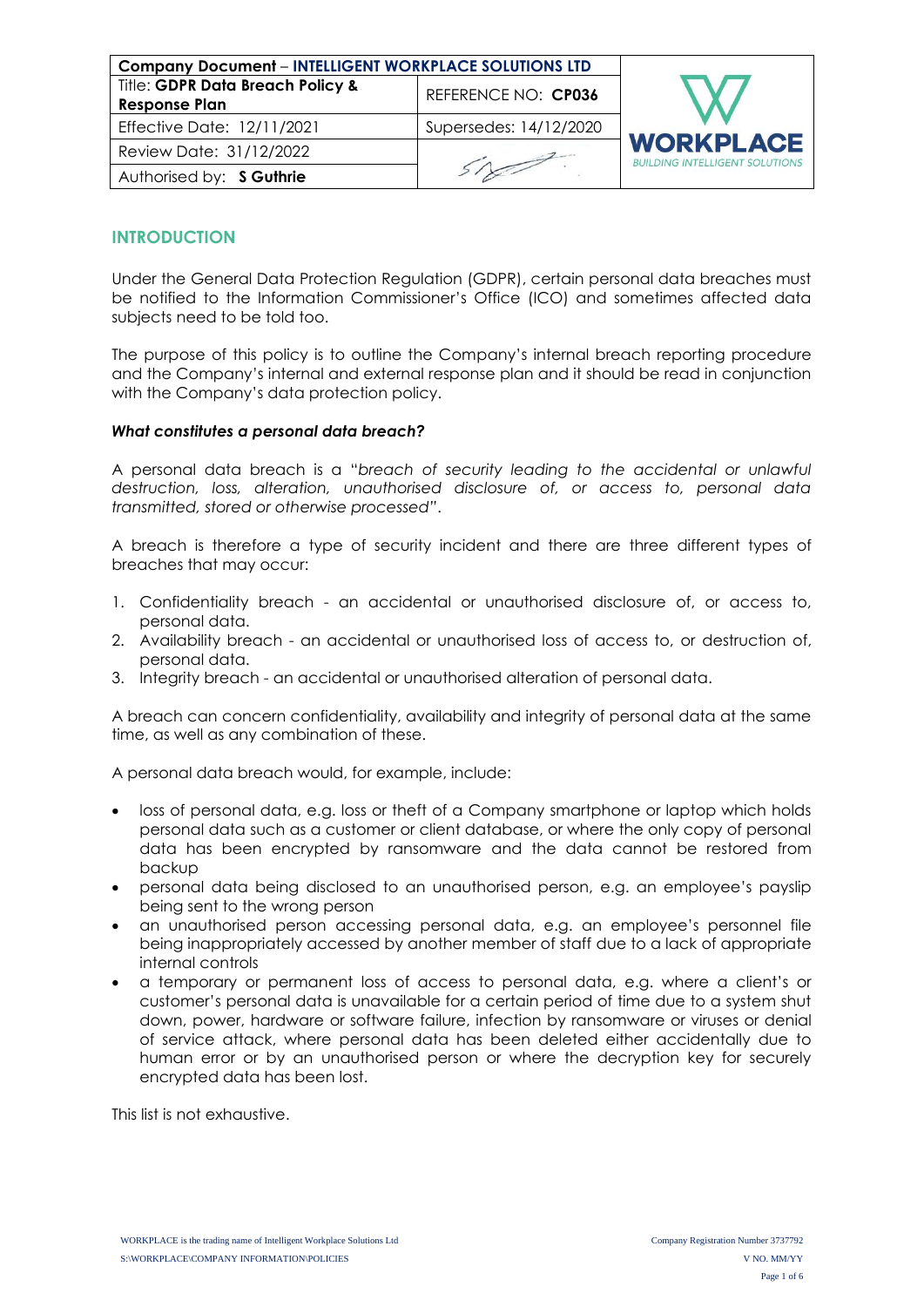## *Notification to the ICO*

Not all personal data breaches have to be notified to the ICO. The breach will only need to be notified if it is likely to result in a risk to the rights and freedoms of data subjects, and this needs to be assessed by the Company on a case-by-case basis. A breach is likely to result in a risk to the rights and freedoms of data subjects if, for example, it could result in:

- loss of control over their data
- limitation of their rights
- discrimination
- identity theft
- fraud
- damage to reputation
- financial loss
- unauthorised reversal of pseudonymisation
- loss of confidentiality
- any other significant economic or social disadvantage.

Where a breach is reportable, the Company must notify the ICO without undue delay and, where feasible, no later than 72 hours after becoming aware of the breach. If the Company's report is submitted late, it must also set out the reasons for the delay. Notification must at least include:

- a description of the nature of the breach including, where possible, the categories and approximate number of affected data subjects and the categories and approximate number of affected records
- the name and contact details of the Company's Data Protection Officer
- a description of the likely consequences of the breach
- a description of the measures taken, or to be taken, by the Company to address the breach and mitigate its possible adverse effects.

The Company can provide this information in phases, without undue further delay, if it cannot all be provided at the same time.

Awareness of the breach occurs when the Company has a reasonable degree of certainty that a breach has occurred. In some cases, it will be relatively clear from the outset that there has been a breach.

However, where it is unclear whether or not a breach has occurred, the Company will have a short period of time to carry out an initial investigation after first being informed about a potential breach in order to establish with a reasonable degree of certainty whether or not a breach has in fact occurred.

If, after this short initial investigation, it is established that there is a reasonable degree of likelihood that a breach has occurred, the 72 hours starts to run from the moment of that discovery.

### *Communication to affected data subjects*

Where the personal data breach is likely to result in a high risk to the rights and freedoms of data subjects, the Company also needs to communicate the breach to the affected data subjects without undue delay, i.e. as soon as possible. In clear and plain language, the Company must provide them with:

- a description of the nature of the breach
- the name and contact details of the Company's Data Protection Officer
- a description of the likely consequences of the breach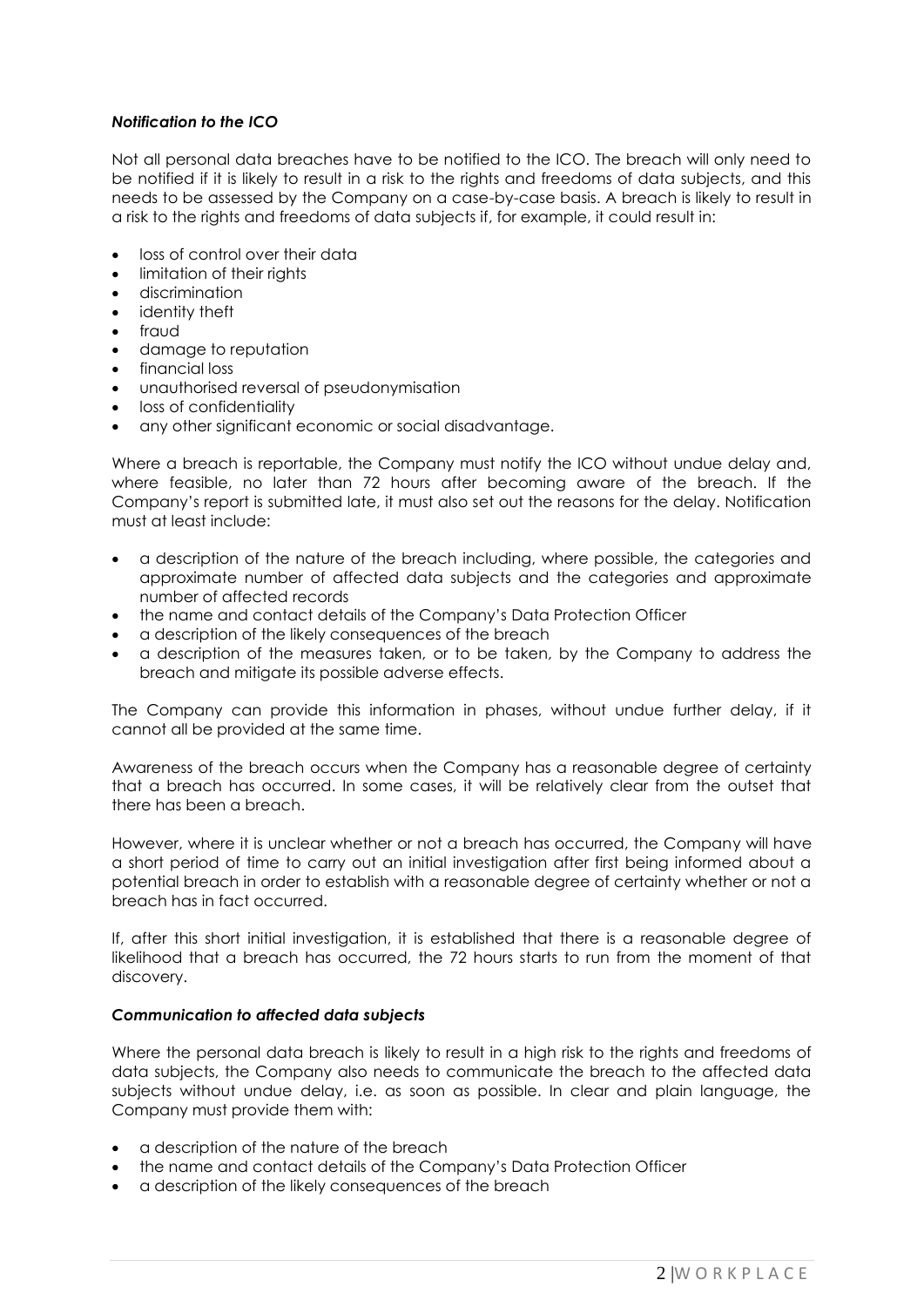• a description of the measures taken, or to be taken, by the Company to address the breach and mitigate its possible adverse effects.

The Company will also endeavour to provide data subjects with practical advice on how they can themselves limit the damage, e.g. cancelling their credit cards or resetting their passwords.

The Company will contact data subjects individually, which may be by letter, e-mail or text message, unless that would involve the Company in disproportionate effort, such as where their contact details have been lost as a result of the breach or were not known in the first place, in which case the Company will use a public communication, such as a notification on the Company's website, issuing a public statement or a prominent advertisement in print media.

However, the Company does not need to report the breach to data subjects if:

- the Company has implemented appropriate technical and organisational protection measures, and those measures have been applied to the personal data affected by the breach, in particular those that render the personal data unintelligible to any person who is not authorised to access them, such as state-of-the-art encryption, or
- the Company has taken subsequent measures which ensure that the high risk to the rights and freedoms of data subjects is no longer likely to materialise.

## *Assessing "risk" and "high risk"*

In assessing whether a personal data breach results in a risk or high risk to the rights and freedoms of data subjects, the Company will consider the following criteria:

- the type of breach
- the nature, sensitivity and volume of personal data affected
- ease of identification of data subjects properly encrypted data is unlikely to result in a risk if the decryption key was not compromised in the breach
- the severity of the consequences for data subjects
- any special characteristics of the data subject
- the number of affected data subjects
- special characteristics of the Company.

### *Data breach register*

The Company will maintain a register of all personal data breaches, regardless of whether or not they are notifiable to the ICO. The register will include a record of:

- the facts relating to the breach, including the cause of the breach, what happened and what personal data were affected
- the effects of the breach
- the remedial action the Company has taken.

### *Data breach reporting procedure*

If you know or suspect that a personal data breach has occurred, you must immediately both advise your line manager and contact the Company's Data Protection Officer. They can be contacted as follows: Graham Jones, Intelligent Workplace Solutions Ltd, 40a Station Road, TWYFORD, Berkshire, RG10 9NT or via email, [g.jones@workplace.co.uk.](mailto:g.jones@workplace.co.uk)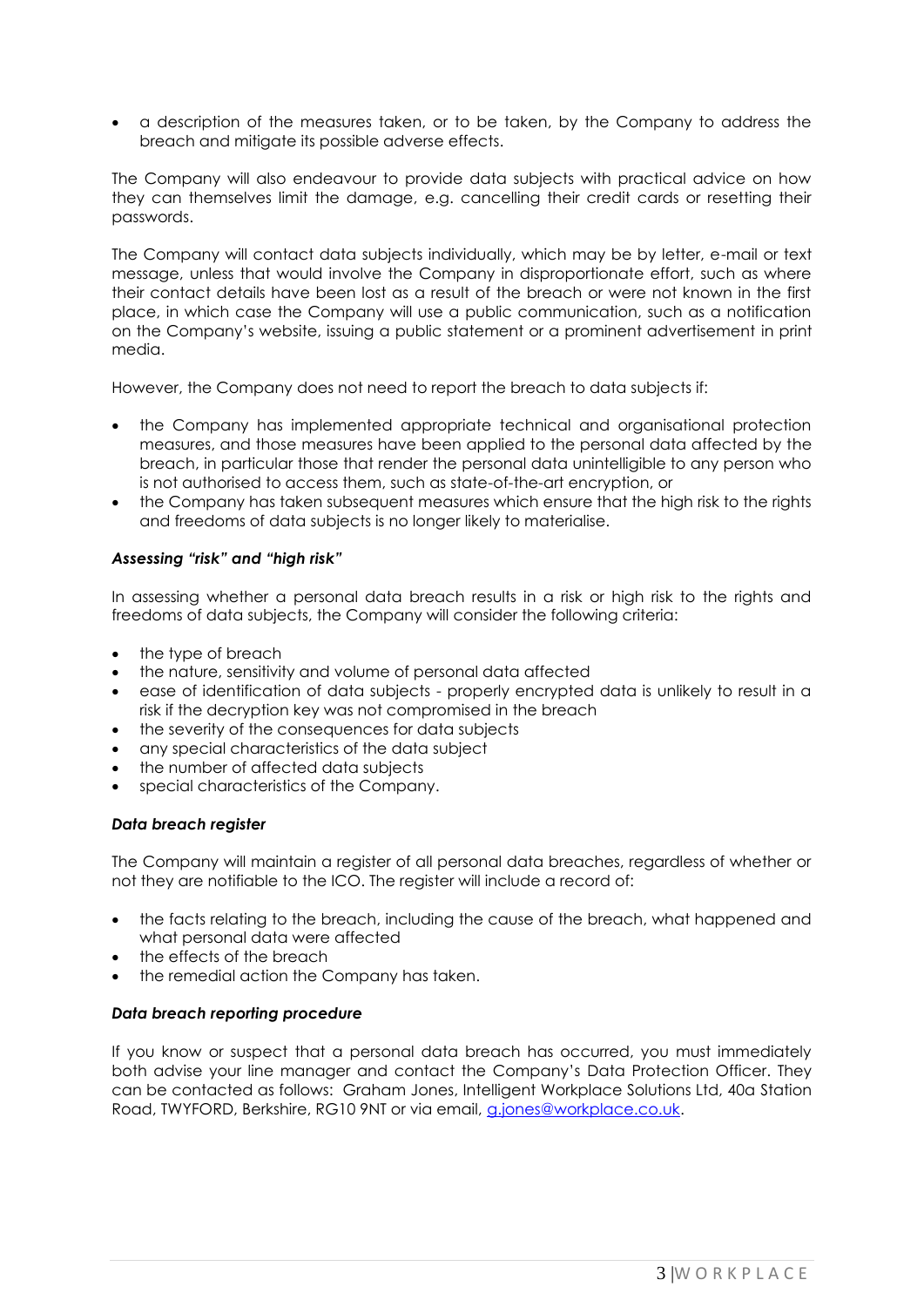You must ensure you retain any evidence you have in relation to the breach and you must provide a written statement setting out any relevant information relating to the actual or suspected personal data breach, including:

- your name, department and contact details
- the date of the actual or suspected breach
- the date of your discovery of the actual or suspected breach
- the date of your statement
- a summary of the facts relating to the actual or suspected breach, including the types and amount of personal data involved
- what you believe to be the cause of the actual or suspected breach
- whether the actual or suspected breach is ongoing
- who you believe may be affected by the actual or suspected breach?

You must then follow the further advice of the Data Protection Officer. You must never attempt to investigate the actual or suspected breach yourself and you must not attempt to notify affected data subjects. The Company will investigate and assess the actual or suspected personal data breach in accordance with the response plan set out below and the data breach team will determine who should be notified and how.

### *Response plan*

The Company's Data Protection Officer will assemble a team to investigate, manage and respond to the personal data breach. They will lead this team and the other members will consist of nominated senior members of the management team. The data breach team will then:

- 1. Make an urgent preliminary assessment of what data has been lost, why and how.
- 2. Take immediate steps to contain the breach and recover any lost data.
- 3. Undertake a full and detailed assessment of the breach.
- 4. Record the breach in the Company's data breach register.
- 5. Notify the ICO where the breach is likely to result in a risk to the rights and freedoms of data subjects.
- *6.* Notify affected data subjects where the breach is likely to result in a high risk to their rights and freedoms.
- *7.* Respond to the breach by putting in place any further measures to address it and mitigate its possible adverse effects, and to prevent future breaches.

### *Examples of personal data breaches and who to notify*

The following non-exhaustive examples will assist the data breach team in determining whether they need to notify in different personal data breach scenarios. These examples may also help to distinguish between risk and high risk to the rights and freedoms of data subjects.

| <b>Example</b>      | Notify the ICO? | Notify data subjects? | <b>Notes</b>              |
|---------------------|-----------------|-----------------------|---------------------------|
| The Company stored  | No              | No                    | As long as the personal   |
| a backup of an      |                 |                       | data are encrypted with   |
| archive of personal |                 |                       | a state-of-the-art        |
| data encrypted on a |                 |                       | algorithm, backups of     |
| CD and the CD is    |                 |                       | the data exist, and the   |
| stolen during a     |                 |                       | unique key is not         |
| burglary            |                 |                       | compromised, this may     |
|                     |                 |                       | not be a reportable       |
|                     |                 |                       | breach. However, if it is |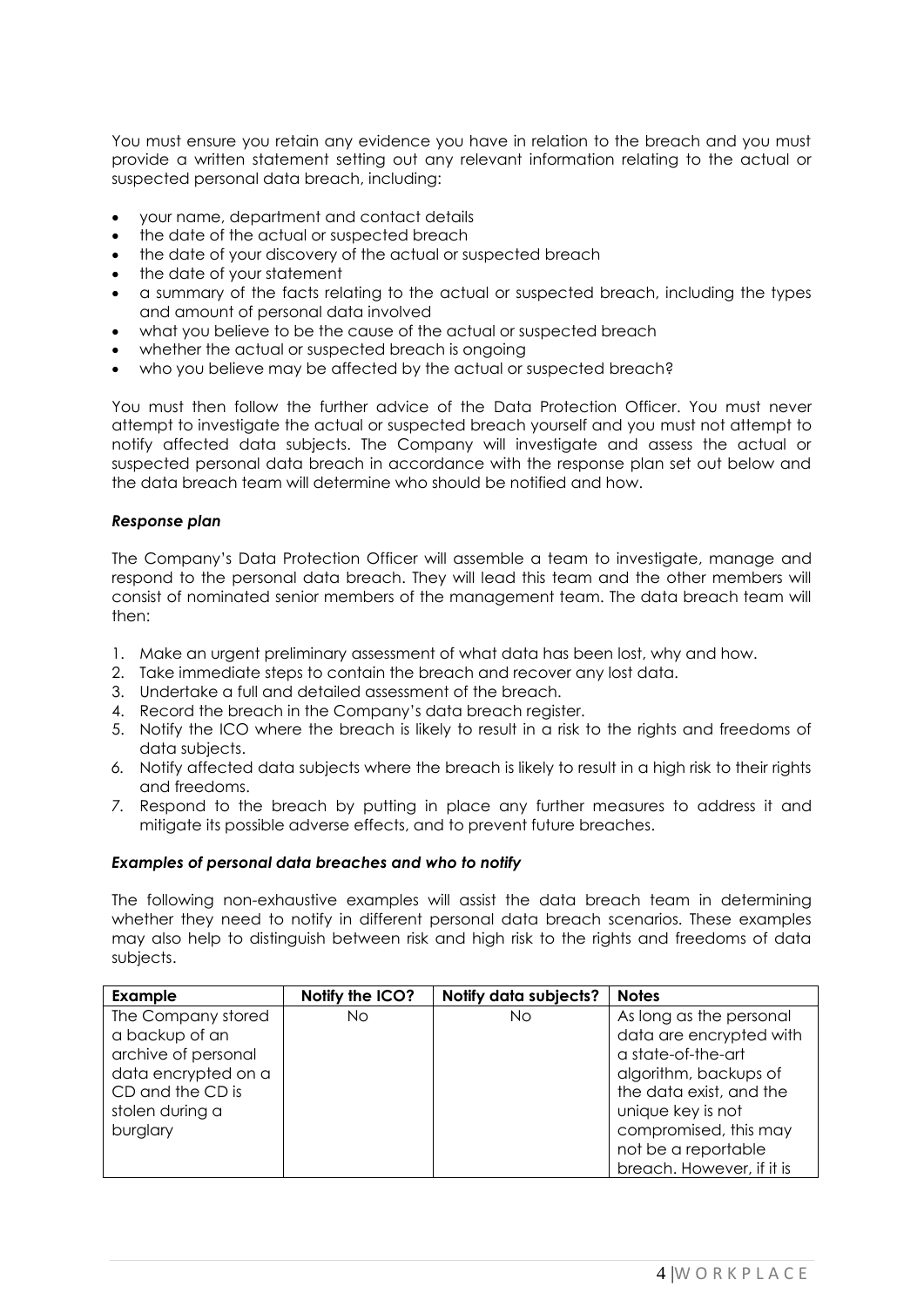|                                                                                                                                                                                                                                                                                                                                                                                          |                                                                                                          |                                                                                                                                                                                                   | later compromised,<br>notification is required                                                                                                                                                                                                                         |
|------------------------------------------------------------------------------------------------------------------------------------------------------------------------------------------------------------------------------------------------------------------------------------------------------------------------------------------------------------------------------------------|----------------------------------------------------------------------------------------------------------|---------------------------------------------------------------------------------------------------------------------------------------------------------------------------------------------------|------------------------------------------------------------------------------------------------------------------------------------------------------------------------------------------------------------------------------------------------------------------------|
| Personal data are<br>exfiltrated from a<br>secure website<br>managed by the<br>Company during a<br>cyber-attack                                                                                                                                                                                                                                                                          | Yes, if there are<br>potential<br>consequences to<br>individuals                                         | Yes, depending on<br>the nature of the<br>personal data<br>affected and if the<br>severity of the<br>potential<br>consequences to<br>data subjects is high                                        | If the risk is not high, the<br>Company can still notify<br>data subjects,<br>depending on the<br>circumstances of the<br>case                                                                                                                                         |
| A brief power outage<br>lasting several<br>minutes means that<br>clients are unable to<br>call the Company<br>and access their<br>records                                                                                                                                                                                                                                                | <b>No</b>                                                                                                | <b>No</b>                                                                                                                                                                                         | This is not a notifiable<br>personal data breach,<br>but it is still a recordable<br>incident                                                                                                                                                                          |
| The Company suffers<br>a ransomware attack<br>which results in all<br>personal data being<br>encrypted, no<br>backups are<br>available and the<br>personal data<br>cannot be restored<br>On investigation, it<br>becomes clear that<br>the ransomware's<br>only functionality was<br>to encrypt the<br>personal data, and<br>that there was no<br>other malware<br>present in the system | Yes, if there are<br>potential<br>consequences to<br>individuals as this<br>is a loss of<br>availability | Yes, depending on<br>the nature of the<br>personal data<br>affected and the<br>possible effect of the<br>lack of availability of<br>the personal data,<br>as well as other likely<br>consequences | If there was a backup<br>available and personal<br>data could be restored<br>in good time, this would<br>not need to be reported<br>to the ICO or to data<br>subjects as there would<br>have been no<br>permanent loss of<br>availability or<br>confidentiality        |
| An employee reports<br>that they have<br>received a monthly<br>payslip for another<br>employee and a<br>short investigation<br>reveals that it is a<br>systemic flaw and<br>other employees<br>may be affected                                                                                                                                                                           | Yes                                                                                                      | Only if there is high<br>risk                                                                                                                                                                     | If, after further<br>investigation, it is<br>identified that more<br>employees are affected,<br>an update to the ICO<br>must be made and the<br>Company must take the<br>additional step of<br>notifying those other<br>data subjects if there is<br>high risk to them |
| The Company's<br>website suffers a<br>cyber-attack and<br>customers' login<br>usernames,<br>passwords and<br>purchase history are<br>published online by<br>the attacker                                                                                                                                                                                                                 | Yes                                                                                                      | Yes, as could lead to<br>high risk                                                                                                                                                                | The Company should<br>take action, e.g., by<br>forcing password resets<br>of the affected<br>accounts, as well as<br>other steps to mitigate<br>the risk                                                                                                               |